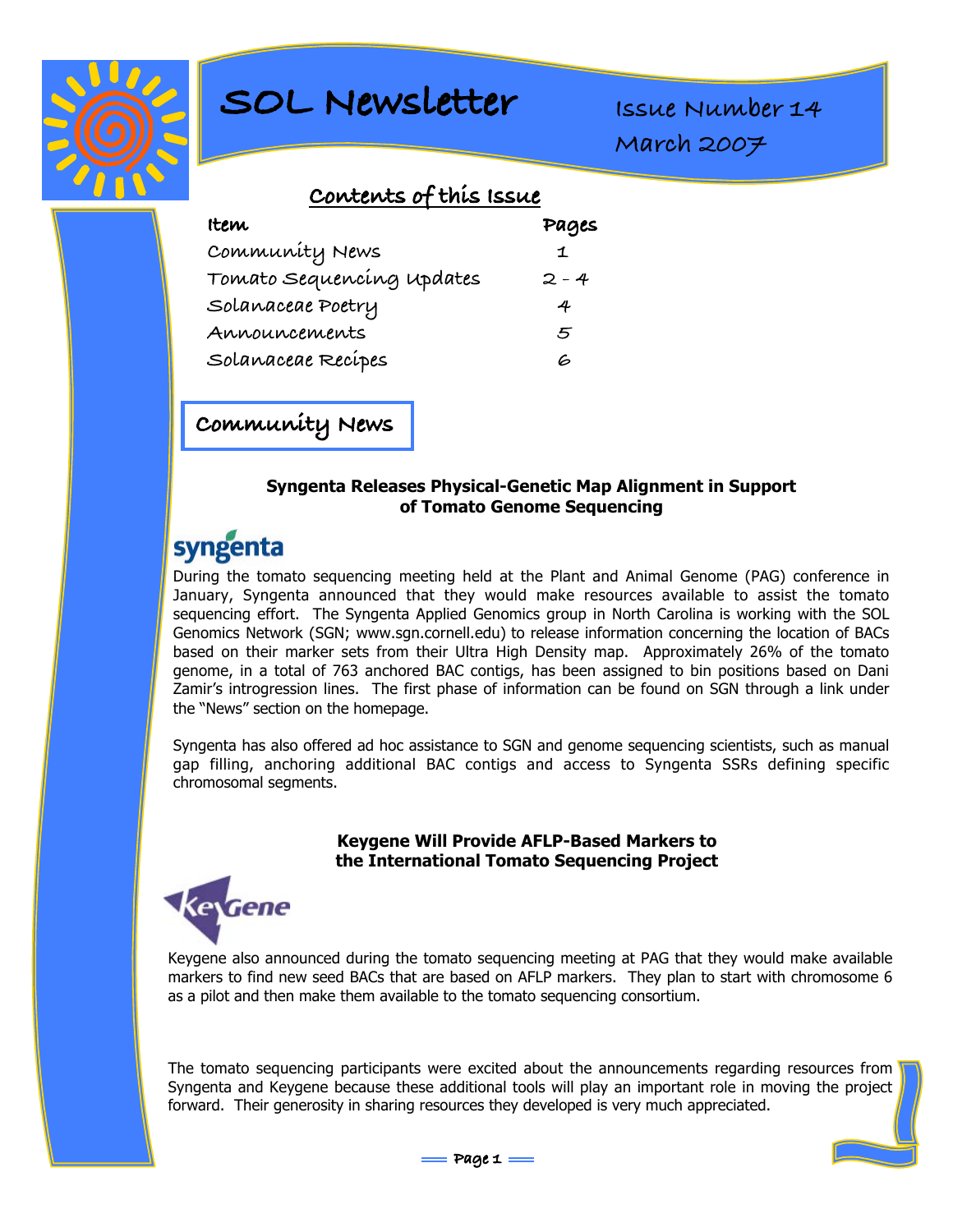



A tomato sequencing project meeting was held during the Plant and Animal Genome Conference in January. An agenda, notes, and presentation files can be found on the SOL Genomics Network at http://www.sgn.cornell.edu/solanaceaeproject/sol-bioinformatics/.

#### **Chromosomes 1, 10, 11 (US)**

Contact: Joyce Van Eck (jv27@cornell.edu)

To date, nineteen BACs have been sequenced and an additional four BACs are in the sequencing pipeline.

An additional twelve BAC clones have been localized by the Stack lab at Colorado State University and have been posted on SGN (www.sgn.cornell.edu) bringing the total number of fluorescence in situ hybridization (FISH) localized clones to 75. The breakdown is as follows: 17 on chr 1, 4 on chr 2, 3 on chr 3, 11 on chr 4, 6 on chr 5, 5 on chr 6, 4 on chr 7, 4 on chr 8, 9 on chr 9, 2 on chr 10, 6 on chr 11, and 4 on chr 12. The recently positioned BACs include:

| Chromosome Arm | BAC ID         |
|----------------|----------------|
| 1P             | LE HBa0003D15  |
| 1Q             | LE HBa0095K03  |
| 2Q             | LE HBa0108A18  |
| 40             | LE HBa0008K13  |
|                | SL MboI0039E17 |
| 5Р             | LE HBa0147F10  |
|                | LE HBa0189E17  |
|                | LE HBa0309L13  |
| 50             | LE HBa0138J03  |
|                | LE HBa0169M21  |
| 11P            | LE HBa0027B05  |
| 110            | LE HBa0316E10  |

The image below illustrates FISH labeling of tomato chr 4 with BAC clone LE\_Hba0008K13 (red). The signal is located in the euchromatin of the long arm.

# Chromosome 4 Chromosome 4

#### **Chromosome 2 (Korea)**

Contact: Sanghyeob Lee (sol6793@kribb.re.kr) Update pending.

#### **Chromosome 3 (China)**

Contact: Chuanyou Li (cyli@genetics.ac.cn) Update pending.

#### **Chromosome 4 (UK)**

Contact: Christine Nicholson (ckb@sanger.ac.uk) or Karen McLaren (kb1@sanger.ac.uk)

7,231,261 bp of sequence have been generated at the Wellcome Trust Sanger Institute for chr 4 as of February  $16<sup>th</sup>$  2007. Of this figure, 6,775,713 bp are unique. The sequence has been produced from fifty-nine BACs originating from the LE\_HBa and SL\_MboI libraries. We intend to finish all BACs that will contribute to chr 4 to HTGS phase 3 and currently thirty-five BACs that correspond to 4,103,843 bp of sequence have been deposited in the public databases at EMBL/GenBank/DDBJ as phase 3. All other chr 4 BACs with EMBL/GenBank/DDBJ accessions are currently active in our sequencing pipeline at HTGS phases 0 to 2.

With a view to anchoring additional BACs and contigs from the FPC database to chr 4, we have been designing markers for a number of markers from the EXPEN-2000 map that are currently unanchored in the FPC map. A number of PCR hybridizations to filters of the fingerprinted libraries (LE\_HBa & SL\_MboI) are underway and we will conduct colony PCR verifications to determine if further chromosome markers hybridize to any additional clones and contigs in FPC.

BAC selection continues as suitable sequencing candidates are identified. The progress of chr 4 can be viewed through the development of the TPF and AGP files that we upload monthly to SGN. The TPF indicates the expected relative positions of the BACs along the chromosome and the AGP provides assembly information.



**Page 2**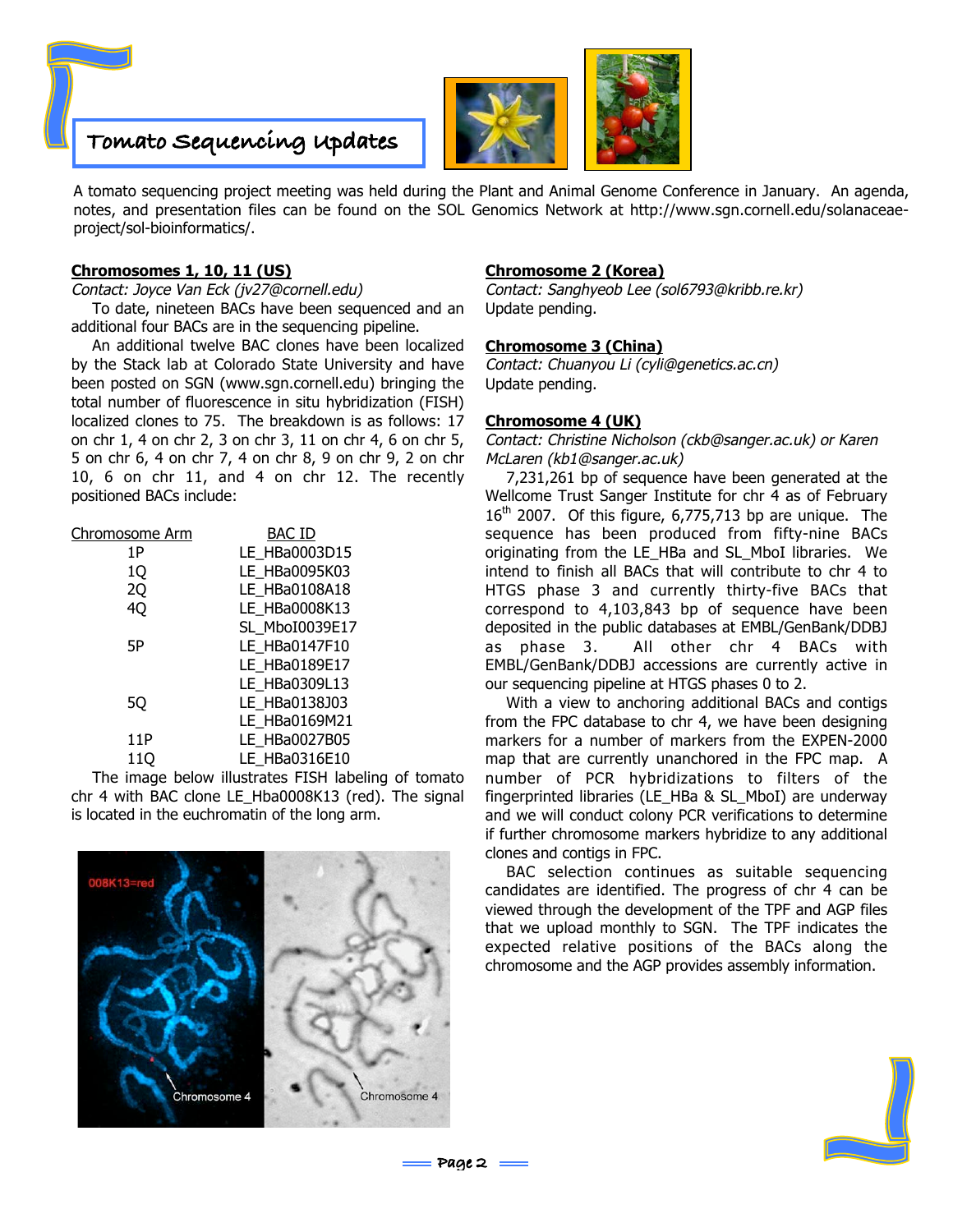#### **Chromosome 5 (India)**

#### Contact: Akhilesh Tyagi (akhilesh@genomeindia.org)

The Indian Initiative on Tomato Genome Sequencing (IITGS) is currently working on forty-one BAC clones from chr 5. These BACs are associated with twenty-four chr 5-specific markers covering both chromosomal arms. Six BAC clones have reached Phase III level of sequencing, while seventeen and ten BAC clones are at Phase II and Phase I levels of sequencing, respectively. Eight BAC clones are in either early phase of sequencing or library preparation. Seed BACs on six marker positions T0564 (11 cM), C2\_At2g01110 (37 cM), T1790 (46 cM), T1360 (73 cM), T1746 (84 cM) and TG185 (119 cM) have been confirmed by FISH analysis. In addition, certain BACs associated with markers shown earlier belonging to chr 5 have now been confirmed on other chromosomes using Introgression Lines and/or FISH data. Some of these clones have been sequenced.

#### **Chromosome 6 (The Netherlands)**

Contact: Sander Peters (sander.peters@wur.nl)

We have begun finishing of chr 6 BACs. We designed 400 oligos in the first round to close 200 sequence gaps. We have taken gap flanking read pairs and BAC insert sequence overlaps to guide the oligo design and directed PCR amplification of gap sequences. While this phase is still running we closed thirty-two gaps and extended for another twenty gaps. We will also include homology based searches and primer pooling to complete the BAC closure.

BACs H217M17, H222J18, H020O17, H049I02, and M123O13 are currently in the sequence pipeline, and two EcoRI BACs are sequence ready. In addition, we have found thirteen additional extension BACs of which five are from the HindIII BAC library, six from the MboI, and two are from the EcoRI library. After BAC end sequence verification, these BACs will also enter the sequence pipeline.

#### **Chromosome 7 (France)**

Contact: Farid Regad (regad@ensat.fr)

Below is a list of twenty-one BACs that have been completed. The corresponding sequence will be available as soon as we receive the NCBI accession numbers.

LE\_HBa0001N06; LE\_HBa0002M15; LE\_HBa0023C09; LE\_HBa0033O01; LE\_HBa0037F23; LE\_HBa0073N22; LE\_HBa0095C18; LE\_HBa0130B18; LE\_HBa0163O04; LE\_HBa0184G23; LE\_HBa0215P04; LE\_HBa0230E07; LE\_HBa0308M01; LE\_HBa0309B15; LE\_HBa0309F18; SL\_EcoRI0099J13; SL\_MboI0017L19; SL\_MboI0031B19; SL\_MboI0046H06; SL\_MboI0119A22.

Below is a list of fifty-six BACs that are currently in the sequencing pipeline. Among these clones, thirtyeight are at shotgun library stage, thirteen are under sequencing and five are at the gap closure stage.

```
LE_HBa0002D20; LE_HBa0003E13; LE_HBa0006H17;
LE_HBa0012N15; LE_HBa0018L21; LE_HBa0022P08;
LE_HBa0027M1; LE_HBa0030C22; LE_HBa0030F21;
LE_HBa0033E17; LE_HBa0037G17; LE_HBa0038A02;
LE_HBa0041L08; LE_HBa0046G04; LE_HBa0049C13;
LE_HBa0049P16; LE_HBa0056M08; LE_HBa0059P18;
LE_HBa0060P15; LE_HBa0061J13; LE_HBa0069G15;
LE_HBa0076O09; LE_HBa0079F09; LE_HBa0080A17;
LE_HBa0097F22; LE_HBa0102J11; LE_HBa0103N02;
LE_HBa0104E22; LE_HBa0106F06; LE_HBa0108F03;
LE_HBa0111F22; LE_HBa0114J16; LE_HBa0117J06;
LE_HBa0127J08; LE_HBa0140O20; LE_HBa0162M15;
LE_HBa0166A09; LE_HBa0172P04; LE_HBa0175E07;
LE_HBa0184E04; LE_HBa0222K11; LE_HBa0224G23;
LE_HBa0226J04; LE_HBa0236D20; LE_HBa0241F16;
LE_HBa0242B17; LE_HBa0284C08; LE_HBa0287B22;
LE_HBa0325D07; SL_EcoRI0019G22;
SL_EcoRI0020F06; SL_EcoRI0067O11;
SL_EcoRI0097H15; SL_EcoRI0111B06;
SL_MboI0024K03; SL_MboI0093E04.
```
In order to generate more seed BACs, ten COS markers (C2\_At1g04970; C2\_At2g04842; C2\_At2g06925; C2\_At2g16060; C2\_At3g14910; C2\_At5g56940; T0671; T0837; T1366; T1651) will be tested for BAC overgo hybridizations at Cornell.

#### **Chromosome 8 (Japan)**

Contact: Erika Asamizu (asamizu@kazusa.or.jp)

We finished fifty-two clones to Phase 3 (total nonredundant length 5,525,452 bases) of which twentyeight are seed BACs and twenty-four are extended clones. This month, we have initiated shotgun sequencing of a selected low-copy BAC mixture at the speed of 40,000 reads per week. We have also started development of new microsatellite markers on the EXPEN-2000 map, and so far identified over 200 markers showing polymorphism between the parents among which 173 are co-dominant markers. We expect the final number of new microsatellite markers to be 1000.



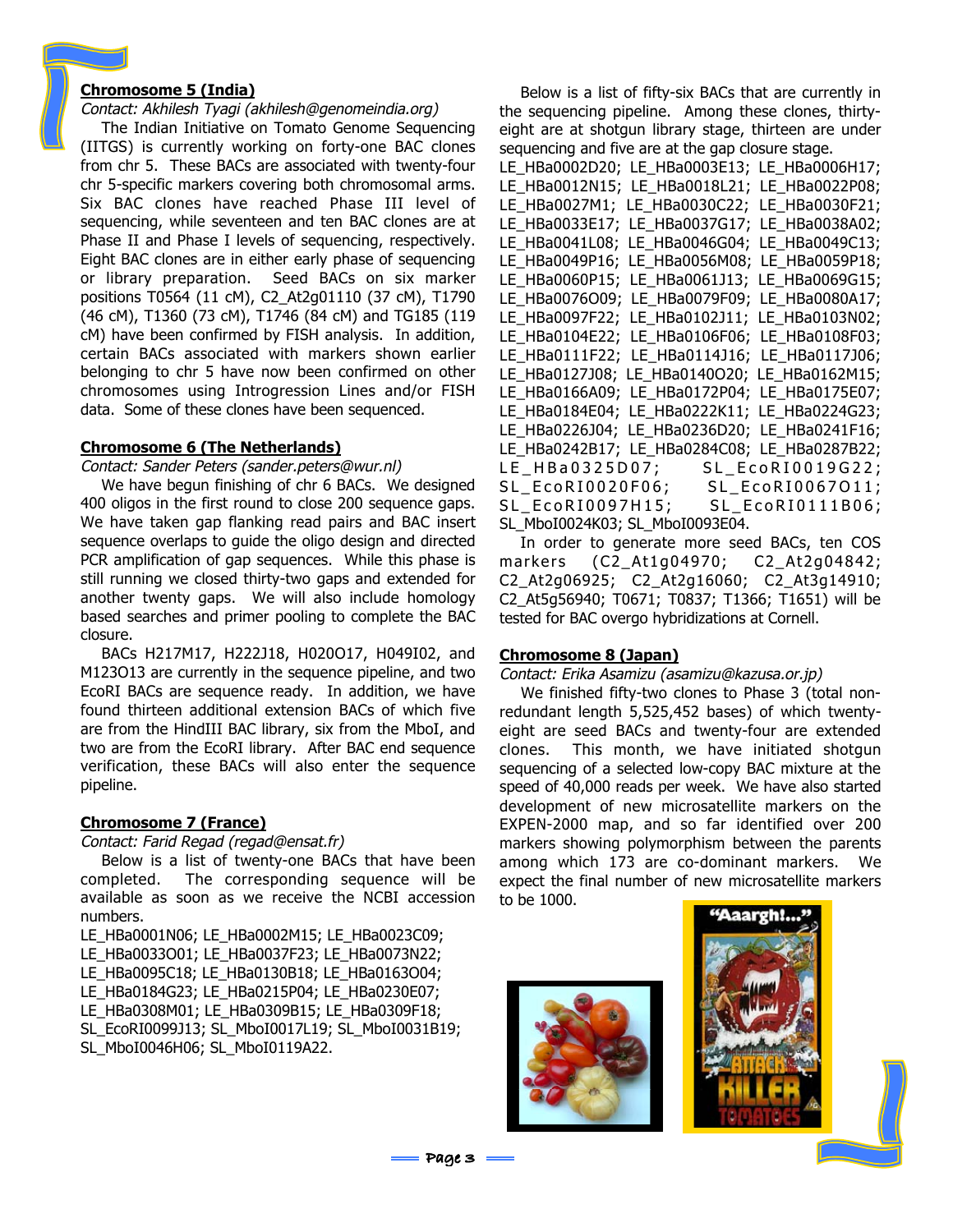#### **Chromosome 9 (Spain)**

#### Contact: Antonio Granell (agranell@ibmcp.upv.es)

Currently, the sequences of twenty-five BACs have been completed and sixteen more are in progress at different finishing stages. Some of the BACs are AT-rich and repetitive sequence rich which makes finishing more difficult. Six additional extension BACs have been ordered.

The *in silico* search has identified eight additional seed BACs with BAC end sequences containing chr 9 markers. These markers have been mapped to chr 9 using Dani's ILs and allelic polymorphisms were identified by sequencing.

Some candidate BACs for chr 9 markers whose sequences did not show sequence polymorphisms (even in 1400 bp) in the ILs will be confirmed by FISH. Two candidates for FISH are a BAC located at 2 cM to rule out that it is already in the telomeric region and one on the short arm that contains repetitive and Ty3 transposon sequences that together with an approximate location makes it a good candidate for the euchromatin/heterochromatin border. Additional BACs contained markers that mapped at 4 cM and showed some overlapping.

A list of ten chr 9 markers has been sent to Cornell to identify new seed BACs by overgo screening. We will use the information from Syngenta to identify additional BACs mapped to chr 9.

#### **Chromosome 12 (Italy)**

Contact: Mara Ercolano (ercolano@unina.it)

Since our last report, two new seed BACs have been validated and three new BACs have been selected to extend minimal tiling paths. Currently, forty-eight BACs are in different sequencing phases and seven were submitted to the SGN repository. Forty-two BACs are in the finishing process and an additional six BACs are in the sequencing pipeline. Of these, thirty-five are extension BACs, which have been selected from fifteen starting points. Tile path selection continues across the established sequence islands. Twelve seed BACs have been extended in both directions and three in one direction. Moreover, we are trying to increase the number of seed BACs in order to fill gaps between anchor markers.



The following haiku was written by Paul Covey. He is a graduate student in Pat Bedinger's group at the Colorado State University. Paul won the Colorado State University Department of Biology Haiku Contest in 2006 with this haiku. Congratulations, Paul!

> I say Solanum You say Lycopersicum Just say tomato

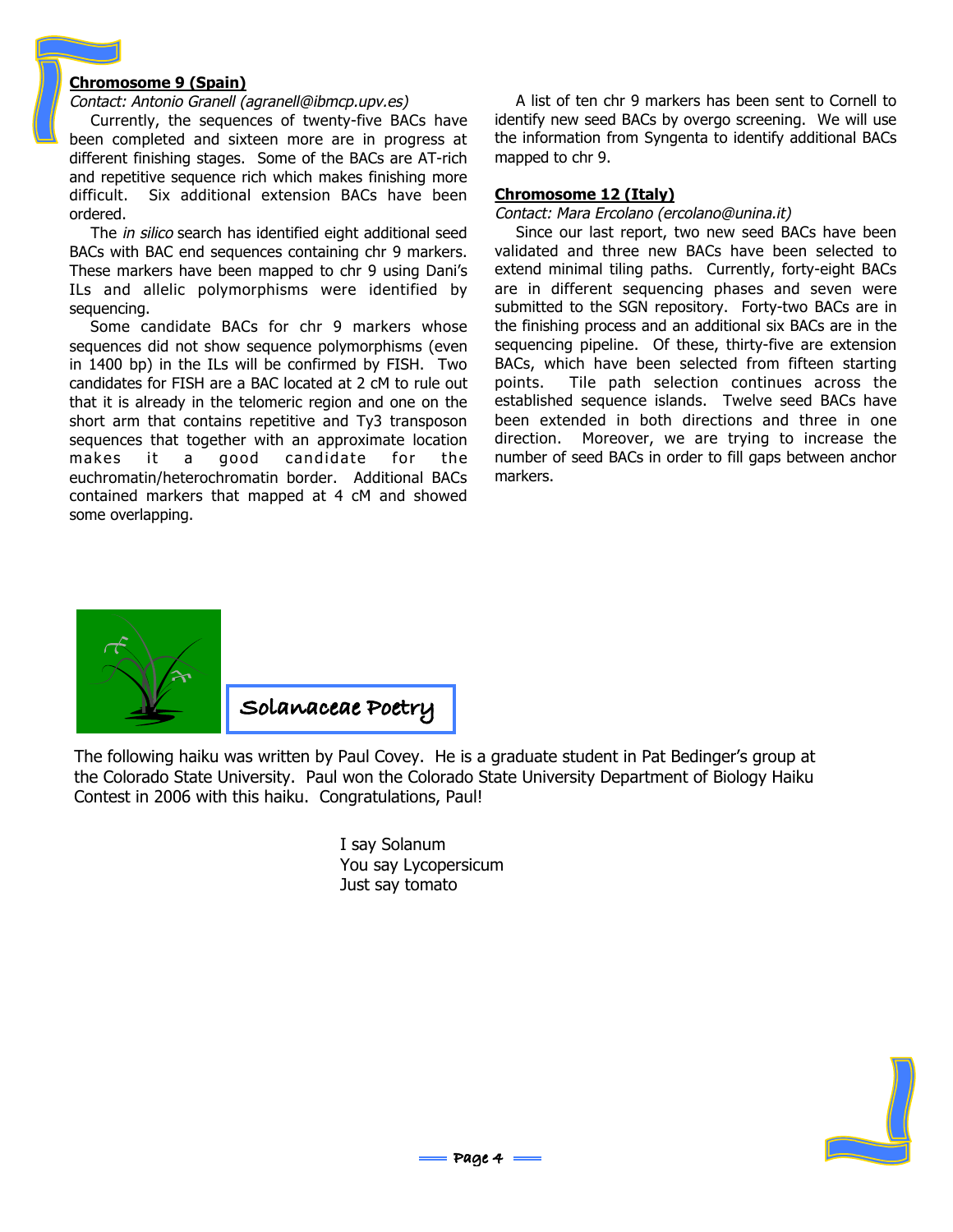

#### **Publications**

Autar K. Mattoo, Anatoly P. Sobolev, Anil Neelam, Ravinder K. Goyal, Avtar K. Handa, and Anna L. Segre. 2006. Nuclear magnetic resonance spectroscopy-based metabolite profiling of transgenic tomato fruit engineered to accumulate spermidine and spermine reveals enhanced anabolic and nitrogen-carbon interactions. Plant Physiol 142:1759-1770.

Alka Srivastava, Sang Ho Chung, Tahira Fatima, Tatsiana Datsenka, Avtar K. Handa, and Autar K. Mattoo. 2007. Polyamines as anabolic growth regulators revealed by transcriptome analysis and metabolite profiles of tomato fruits engineered to accumulate spermidine and spermine. Plant Biotechnology (will be published in the March issue).

Nuray Z. Unlu, Torsten Bohn, David Francis, Steven K. Clinton, and Steven J. Schwartz. 2007. Carotenoid absorption in humans consuming tomato sauces obtained from tangerine or high-β-carotene varieties of tomatoes. J Agric Food Chem 55:1597-1603.

### **Conferences**



**The 4th Solanaceae Genome Workshop** Ramada Plaza, Jeju Island, Korea September 9 – 13, 2007

http://www.solanaceae2007.org/



Abstracts Submission Deadline - June 30, 2007 Registration Deadline - July 31, 2007



**Potato Association of America** Shilo Inn Conference Center Idaho Falls, Idaho, USA August 12 - 16, 2007

http://www.conferences.uidaho.edu/PAA/